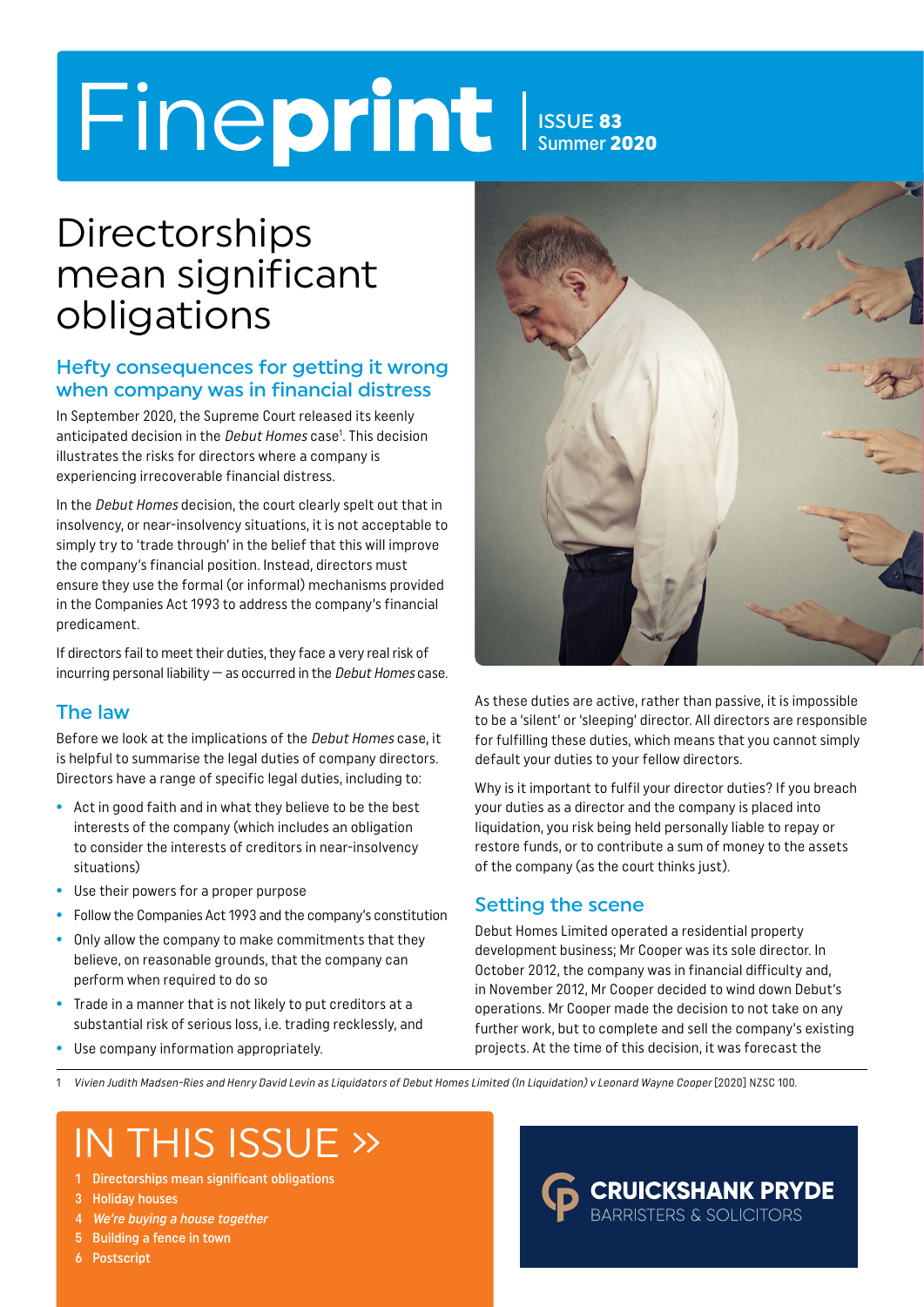### Fineprint

company would be unable to meet its GST obligations of over \$300,000 once the wind-down was complete.

The company was not salvageable in the sense that even after continued trading it would still be insolvent. Mr Cooper, however, believed that completing the company's existing projects, rather than selling them half-finished, would provide a higher overall return to creditors. Mr Cooper did not, however, consider the interests of all creditors, namely Inland Revenue.

Mr Cooper ran the company (without drawing any salary) until February 2014, when the company's last project was completed and sold. In finalising these projects, Debut Homes had incurred further debt of approximately \$28,000. In March 2014, Debut Homes was placed into liquidation by the IRD. At this point, the company owed more than \$450,000 to the IRD. The liquidators brought proceedings against Mr Cooper for (amongst other things) breach of his director duties under the Companies Act, and sought an order under s 301 for compensation against him personally.

#### The High Court and Court of Appeal decisions

The key issue was whether Mr Cooper had breached his director duties by continuing to trade when the company was insolvent (or nearly insolvent). The particular director duties in question were the duties to:

- **•** Act in good faith and in the best interests of the company (s 131 of the Act)
- **•** Not allow the company to be carried on in a manner likely to create a substantial risk of serious loss to the company's creditors, commonly known as 'reckless trading' (s 135), and
- **•** Not agree to the company incurring an obligation unless the director believes at that time, on reasonable grounds, that the company will be able to perform the obligation when due (s 136).

The High Court found that Mr Cooper had breached his director duties and he was ordered to pay \$280,000 to the liquidators. Mr Cooper appealed.

The Court of Appeal overturned the High Court's decision, on the basis that Mr Cooper's decision to complete the existing developments was a sensible business decision. The court noted that if Debut Homes had sold its projects while incomplete, then the losses to creditors would have been even greater. The liquidators appealed.

#### To the Supreme Court

The Supreme Court considered whether it was a defence for Mr Cooper to assert that completing the company's existing projects was a justifiable decision, given this would provide higher returns than immediate liquidation would have.

The court held that if a company reaches the point where continued trading will result in a shortfall to creditors and the company is not salvageable, then continued trading will be reckless and a breach of director duties.

It was not a defence for Debut Homes to assert that completing the properties was a sensible business decision. Mr Cooper knew that continued trading would still result in a shortfall, and accordingly he had breached s 135 of the Act, regardless of the fact some creditors would be better off and despite the overall deficit to all creditors being reduced.

Where there are no prospects of a company returning to solvency, it makes no difference that a director honestly thinks some of the creditors will be better off by continuing trading. Directors should not enter into a course of action that may result in some creditors receiving a higher return at the expense of incurring new liabilities which will not be paid. In this case, by continuing to trade, some creditors received more at the expense of the IRD. As the court put it, it is not legitimate 'to rob Peter to pay Paul.'

#### The result

The Supreme Court reinstated the decision of the High Court and Mr Cooper was ordered to personally pay compensation of \$280,000 to the company. The compensation sum could have been more, but the Supreme Court agreed with the High Court that a discount was warranted on the basis that Mr Cooper had worked for 18 months without pay to complete Debut Home's projects. Mr Cooper was also ordered to pay the liquidators' legal costs.

#### Options for directors

The Debut Homes case highlights that directors must be aware of the various mechanisms that are available if a company is facing insolvency or near-insolvency. The key mechanisms are:

- **• Liquidation**: winding up the company
- **• Creditors' compromise**: this usually involves part of a company's debts being forgiven. It must be approved by a majority of creditors, representing at least 75% of the debt owed to each class of creditor
- **• Court-approved creditors' compromise**: where the court agrees that a compromise is fair and reasonable to creditors, and
- **• Voluntary administration**: an administrator is appointed to increase the prospects of a company surviving. This must be approved by a majority of creditors, representing at least 75% of the debt owed to each class of creditor.

#### Directors must take care

The decision in the *Debut Homes* case is relevant to directors of all New Zealand companies. The case highlights the risks for directors who continue trading when the company faces actual, or near, insolvency. If, as a director, you allow your insolvent company to continue trading without using one of the available formal or informal mechanisms, then you will breach your director duties and you are likely to incur personal liability.

A critical decision for directors is whether or not to continue trading. If you are a director of a company in financial distress, it is essential that you deal promptly with the situation and seek both legal and accounting advice as to your options. This should include considering the mechanisms available through the Companies Act 1993, such as liquidation, voluntary administration or a creditors' compromise.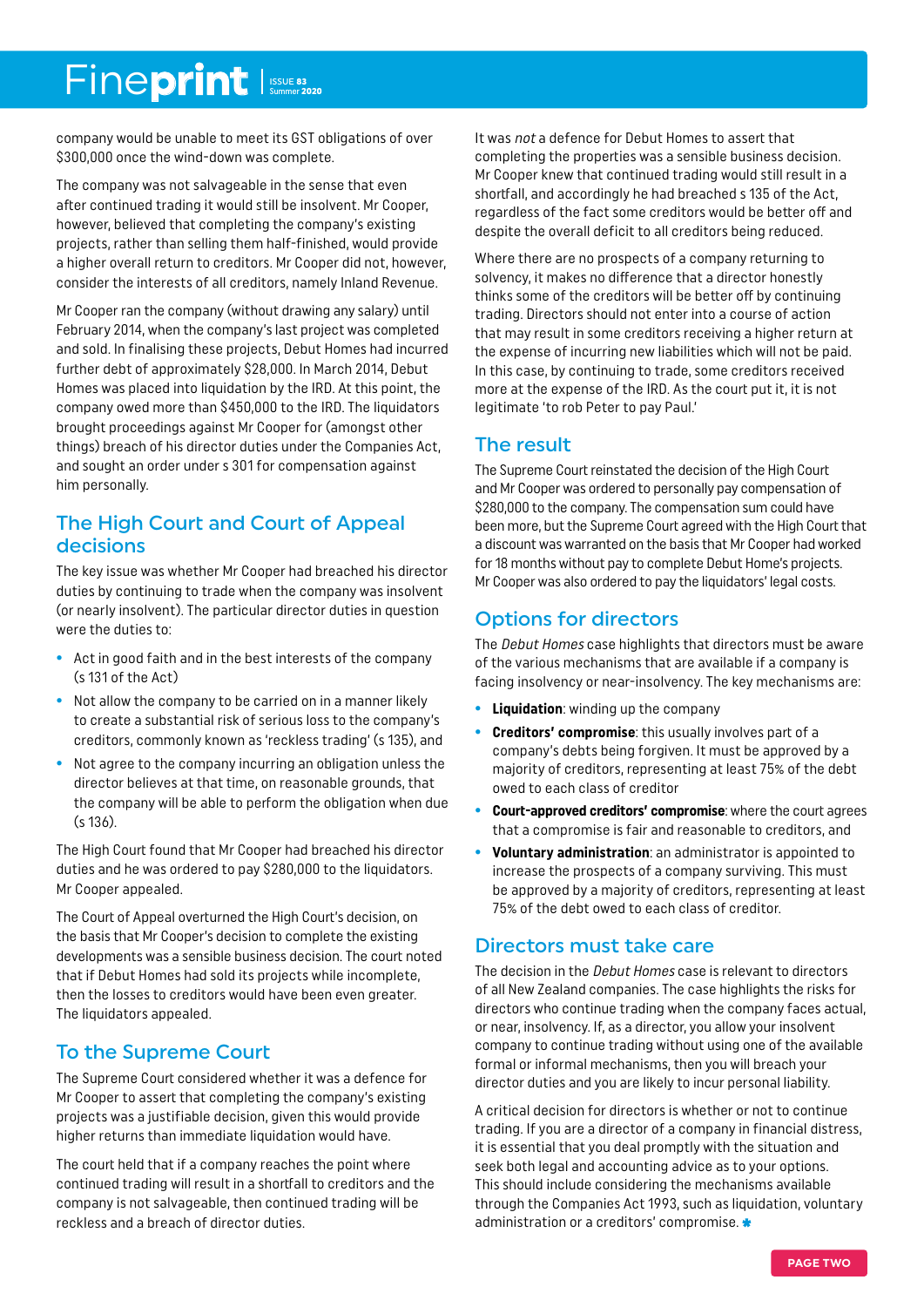### Holiday houses

#### Rules for both owners and renters

With New Zealand's borders closed and overseas travel restricted for the foreseeable future, many Kiwis will be looking to rent a holiday home for the traditional summer holiday this year.

There are plenty of options on sites such as Bookabach, Holiday Houses and Airbnb as well as renting a holiday house privately. Whether you own a holiday home and are looking for some extra income, or you want to rent a place for the whānau Christmas, there are a few things to remember.

#### Property owners

Houses should be presented in a clean and tidy way.

**Paying the rent**: The expectations about payment arrangements need to be clear from the outset. Property owners can ask for a deposit for a holiday house rental but, to avoid confusion, it's important to be clear about this requirement in the fine print in any agreement. In some cases, the property owner may require that the full cost may be retained if the booking is cancelled. In other situations, however, a partial refund could be made to the renter depending on the timing of the cancellation (for example a 50% refund could be given if the booking is cancelled not less than two weeks prior to the booking). Any refund arrangements not covered by the agreement are made at the discretion of the property owner. It is, however, advisable to make sure that any arrangements are fair and reasonable.

**Health and safety**: Property owners are generally subject to the duties and obligations in the Health and Safety at Work Act 2015. Under the Act, a host renting rooms could be prosecuted if he or she is negligent, resulting in a guest being injured (or even killed) as a result of that negligence. Although insurance cover may help with an owner's liability, the legislation makes it illegal to insure against fines imposed by the courts. If you are unsure about your obligations under the Act, please don't hesitate to contact us.

**Hazards**: Property owners should ensure the house and garden are free of any hazards that could cause an accident or injury, as well as being free of pests and vermin.

**Residential Tenancies Act 1986**: As a general rule, this legislation does not apply where the house is let for the tenant's holiday purposes. However, the question may be asked — how long is a holiday? If the Residential Tenancies Act does apply, both owner and the holidaymaker (or tenant) must comply with the duties and obligations set out in the legislation. With the country experiencing a shortage of rental accommodation in some areas, those owning holiday homes may encounter those wishing to rent a holiday house for the longer term. This arrangement would then become a formal tenancy subject to the requirements of the Residential Tenancies Act.

**GST and income tax:** If the gross rental income is more than \$60,000 over a 12-month period, property owners must be registered for GST. Property owners will also have to declare any income from a holiday house in their annual tax return.



**Local authority**: Depending where you are in the country, you may also need to register with the local authority and, in some cases, obtain resource consent. Do check with the relevant local authority on its specific requirements for the area in which the holiday house is located.

**Insurance**: It's important to ensure you have the right type of insurance policy in place for a holiday house rental scenario, and that the insurer is notified that the property is being tenanted.

#### Renters

**General**: If you're renting a house for the holidays, it's important to read the owner's terms for rental before you make a booking.

**Payment arrangements**: Owners can usually choose to require full payment, or just a deposit, to be paid at the time of booking. If only a deposit is charged initially, full payment is often required 10 days before the rental begins.

The rules can vary but if you cancel at short notice, you are likely to be liable for some (or all) of the rental fee.

**Damage to the property**: You will be liable for damage caused by you or any other guests staying with you, including someone visiting the property.

**No sub-letting**: People renting holiday houses cannot sub-let and/ or let extra rooms to third parties. In a recent decision<sup>2</sup>, the Tenancy Tribunal ordered Mr Kennedy to pay \$12,500 to the landlord for various things including cleaning, property damage and sub-letting the property on Airbnb without the landlord's permission.

While the Kennedy case related to a residential tenancy, a similar approach and monetary penalty could potentially be applied in any tribunal dealing with a holiday house situation.

#### Online feedback

Holiday house websites have feedback platforms. Any difficult homeowner or troublesome renters may find themselves the subject of a damaging review that would not help their future chances of renting out their house or making a booking.

It is important to be clear on your obligations before you pack the car and surfboards to head away for Christmas. No one wants to start the New Year with a legal dispute on the horizon.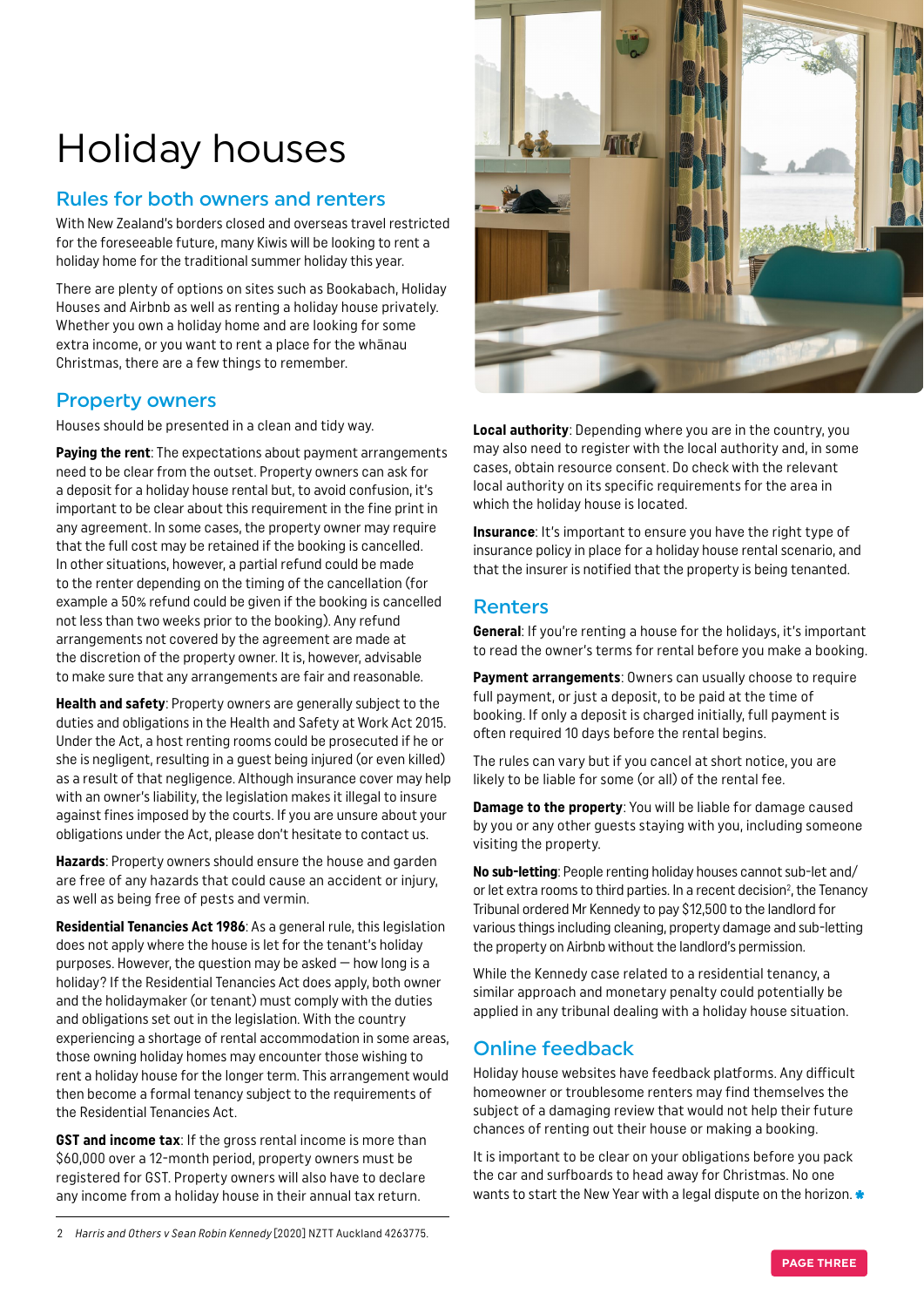### We're buying a house together

#### Time for a contracting out agreement?

You have had years of saving up for the overseas experience many New Zealanders dream of  $-$  then a pandemic hits. The London job you thought you had in the bag is no longer an option, and you and your partner are faced with extending the lease on your flat here — that you were eagerly awaiting to escape. What do you do now?

In 2020, many couples have found themselves cashing out what would have been their big OE savings stash and using it for a house deposit. Others have leapt at the banks' lower interest rates to extend their borrowing and have bought properties that were unattainable only a year ago. All over the country, and particularly in Auckland, the property market is flooded with returning expats who are establishing roots back here — often earlier than anticipated.

We have seen an exponential uptake of investment in property, among young couples in particular. Part and parcel of getting a deposit together is that, quite often, many couples' initial cash contributions to fund the deposit are different. This may not be an issue at the time of purchase, but if you and your partner or spouse break up, this difference could become a major sticking point.

#### Get a contracting out agreement

In order to protect your contribution to your property purchase, you should enter into a contracting out agreement (more commonly referred to as 'a pre-nup' or 'pre-nuptial', even if you are not married).

Through this agreement, couples can stipulate their own rules for the classification and division of their assets in case they separate or one of them dies. Without a binding contracting out agreement, the Property (Relationships) Act 1976 (PRA) will determine how your assets are split if you separate. Under this legislation, the home you live in as a couple is generally deemed to be 'relationship property' — meaning it is an asset that is likely to be divided equally between you both, even if one party contributed more towards the purchase.

A contracting out agreement can be entered into at any time. It is recommended, however, that couples enter into a contracting out agreement before they have been in a relationship for three years (which is generally when the equal sharing principles of the PRA apply).

#### How it works

Let's look at the example of Emma and Tane. Emma has \$10,000 of cash savings and a further \$20,000 from her KiwiSaver that is available for withdrawal. Meanwhile, Tane has been in the workforce longer and has cash savings of \$30,000, he has \$55,000 in available KiwiSaver funds and Tane's parents are gifting him \$40,000 to assist in his first home purchase.



With \$155,000 as a deposit, Emma is contributing \$30,000 and Tane \$125,000 to the purchase price of what will be their family home and relationship property. Without a contracting out agreement, if their relationship ends, the equity in the family home is likely to be divided 50:50.

In this situation, it is prudent for Emma and Tane to enter into a contracting out agreement to effectively ring-fence these initial contributions. An agreement could stipulate that, in the event the house is sold or Emma and Tane separate, Emma would receive \$30,000, Tane would receive \$125,000, any mortgage and costs of sale are repaid in full, and the balance is split equally between Emma and Tane. A mechanism such as this protects initial contributions from Emma and Tane, while acknowledging their contributions to their home through equally sharing in any equity increase.

Although there are other options for Emma and Tane — such as owning their home in unequal shares to acknowledge their unequal initial contributions — a contracting out agreement is still needed to establish the unique rules for Emma and Tane's relationship property. Without an agreement, if Tane and Emma separate after three or more years together, the PRA would apply and the proceeds of the sale of the family home are likely to be shared equally, which Tane may consider to be unfair.

Couples should be aware that it is not just their home that comes under the rules of the PRA. Incomes, KiwiSaver, company shares, chattels and most assets acquired during the relationship also come into play under the legislation. A contracting out agreement can dictate and pre-empt how all assets will be classified and divided.

#### When you may not need an agreement

If a couple contributes relatively similar amounts to the purchase of their property — all those OE travel savings have added up to similar-sized piggy banks — a contracting out agreement is perhaps not necessary.

Buying your first home is an exciting chapter for any couple. If 2020 has taught us anything, however, it is to expect the unexpected. It may feel inconceivable that you and your partner may separate, but none of us know what the future may hold. Should your relationship go pear-shaped, your contracting out agreement may become your greatest friend to guide your separation and set up your new life.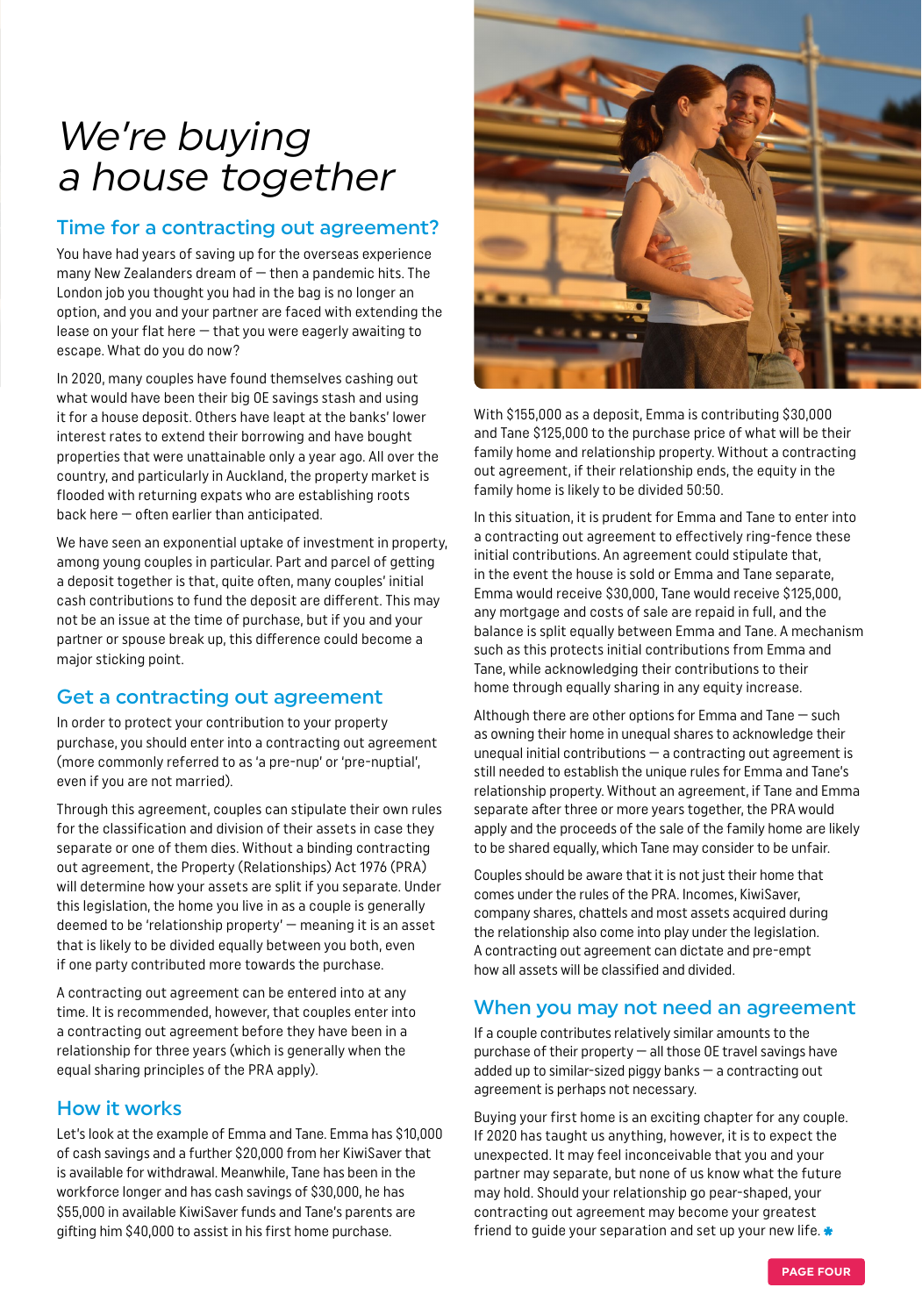### Fineprint

### Building a fence in town

As the daylight hours extend, so too does the list of summer jobs that have been building up over the past year. On that list for many will be replacing those rickety old boundary fences that surround your house. Before you rip them all down, we have a case study that clarifies why it's so important not to rush.

#### John's fence

John believes that his boundary fences should be rebuilt; he approaches his three neighbours to discuss this.

His first neighbour, Julia, disagrees with John and thinks the fence is doing an adequate job, but admits the fence is not aesthetically pleasing. She is not willing to pay for half of a new fence and wants to hear no more of the matter.

Toby and Mikayla are John's second neighbours. They agree that a new fence is required, but want to put up a tall fence made from expensive materials.

John's third neighbour, Brent, is a builder. Last year, he built a lean-to shed attached to the boundary fence without seeking John's permission, breaking the existing fence in the process.

#### The Fencing Act 1978

The law that governs all fences, whether they be urban or rural, is the Fencing Act 1978. The key points concerning boundary fences covered under the Act are:

- **•** That boundary fences need to be adequate
- **•** If boundary fences are not adequate, adjoining occupiers are obliged to contribute equally to the cost of an adequate fence
- **•** Alterations to an adequate fence cannot be completed without the consent of the adjoining neighbour
- **•** Any damage is to be borne by the neighbour who caused the damage, and
- **•** When neighbours refuse to contribute and cannot agree on any of the above, there is a specific disputes process laid out in the Act.

What can John do about his boundary fencing issues?

#### **Adequate fence**

An 'adequate' fence is defined in the Act, but how it is replaced will ultimately come down to whether the fence is fulfilling its purpose. If the fence between John and Julia's properties meets the minimum standards, John cannot reasonably ask Julia to pay half just because it is an eyesore; it would need to be in a state of disrepair, dangerous or failing to provide adequate privacy before the Act would apply.

John's options for this fence will be to either pay for the entire fence himself, after getting Julia's consent, or he could follow the procedure in the Act by issuing Julia with a Fencing Notice outlining the fence he requires and giving her 21 days' notice to respond. Julia could then give a cross-notice objecting to John's proposal. If John and Julia cannot agree, they may need to apply to the Disputes Tribunal for a hearing to decide the matter.

#### **More than adequate**

Toby and Mikayla want to go above and beyond an adequate fence when rebuilding. John does not have to pay for anything more than an adequate fence under the Act, but both parties can reach a mutually beneficial agreement. Equal cost does not have to be financial so if neighbours can agree, one party can pay for the materials and the other can contribute to the labour costs.

#### **Damage**

Under the Act, the cost of repairing a damaged fence lies with the party who caused the damage; Brent must repair the fence. If Brent disagrees, John may need to go to the Disputes Tribunal.

#### Communicate!

Communication is key when dealing with boundary fence issues. Neighbours are generally cooperative and you can usually reach a sensible agreement if you talk with them first. If no agreement can be reached, however, you can turn to the Fencing Act to see what your next steps could be.

**NZ LAW Limited** is an association of independent legal practices with member firms located throughout New Zealand. There are 54 member firms practising in more than 70 locations.

NZ LAW member firms have agreed to co-operate together to develop a national working relationship. Membership enables firms to access one another's skills, information and ideas whilst maintaining client confidentiality.

#### **Members of NZ LAW Limited**

Allen Needham & Co Ltd – Morrinsville Argyle Welsh Finnigan – Ashburton & Rolleston Aspiring Law – Wanaka Attewell Clews & Cooper – Whakatane & Rotorua Berry & Co – Oamaru, Queenstown & Invercargill Boyle Mathieson – Henderson, Auckland BMC Lawyers – Paraparaumu Clark & Gay – Waihi Corcoran French – Christchurch & Kaiapoi Cruickshank Pryde – Invercargill, Queenstown & Gore CS Law – Levin Daniel Overton & Goulding – Onehunga & Pukekohe DG Law Limited – Mt Wellington, Auckland Dorrington Poole – Dannevirke Downie Stewart – Dunedin & Balclutha Duncan King Law – Epsom, Auckland Edmonds Judd – Te Awamutu & Ōtorohanga Edmonds Marshall – Matamata Gawith Burridge – Masterton & Martinborough Gifford Devine – Hastings, Havelock North & Waipawa Gillespie Young Watson – Lower Hutt, Upper Hutt & Wellington Greg Kelly Law Ltd – Wellington Hannan & Seddon – Greymouth Horsley Christie – Whanganui Innes Dean-Tararua Law – Palmerston North & Pahiatua Jackson Reeves – Tauranga James & Wells Intellectual Property – Hamilton, Auckland, Tauranga, Christchurch and Brisbane Kaimai Law – Bethlehem Knapps Lawyers – Nelson, Richmond & Motueka Lamb Bain Laubscher – Te Kūiti Law North Limited – Kerikeri Le Pine & Co – Taupō, Tūrangi & Putāruru Lowndes Jordan – Auckland Mactodd – Queenstown, Wanaka & Cromwell Malley & Co – Christchurch Mike Lucas Law – Manurewa Norris Ward McKinnon – Hamilton David O'Neill, Barrister – Hamilton Parry Field Lawyers – Riccarton, Christchurch; Rolleston & Hokitika Price Baker Berridge – Henderson, Auckland Purnell Lawyers – Thames, Whitianga & Coromandel Rennie Cox – Auckland & Whitianga Rejthar Stuart Law – Tauranga RMY Legal – New Plymouth RSM Law Limited – Timaru & Waimate Sandford & Partners – Rotorua Sheddan Pritchard Law Ltd – Gore Simpson Western – Takapuna & Silverdale Sumpter Moore – Balclutha & Milton Thomson Wilson – Whangarei Wain & Naysmith Limited – Blenheim Welsh McCarthy – Hāwera Wilkinson Rodgers – Dunedin Woodward Chrisp – Gisborne & Wairoa